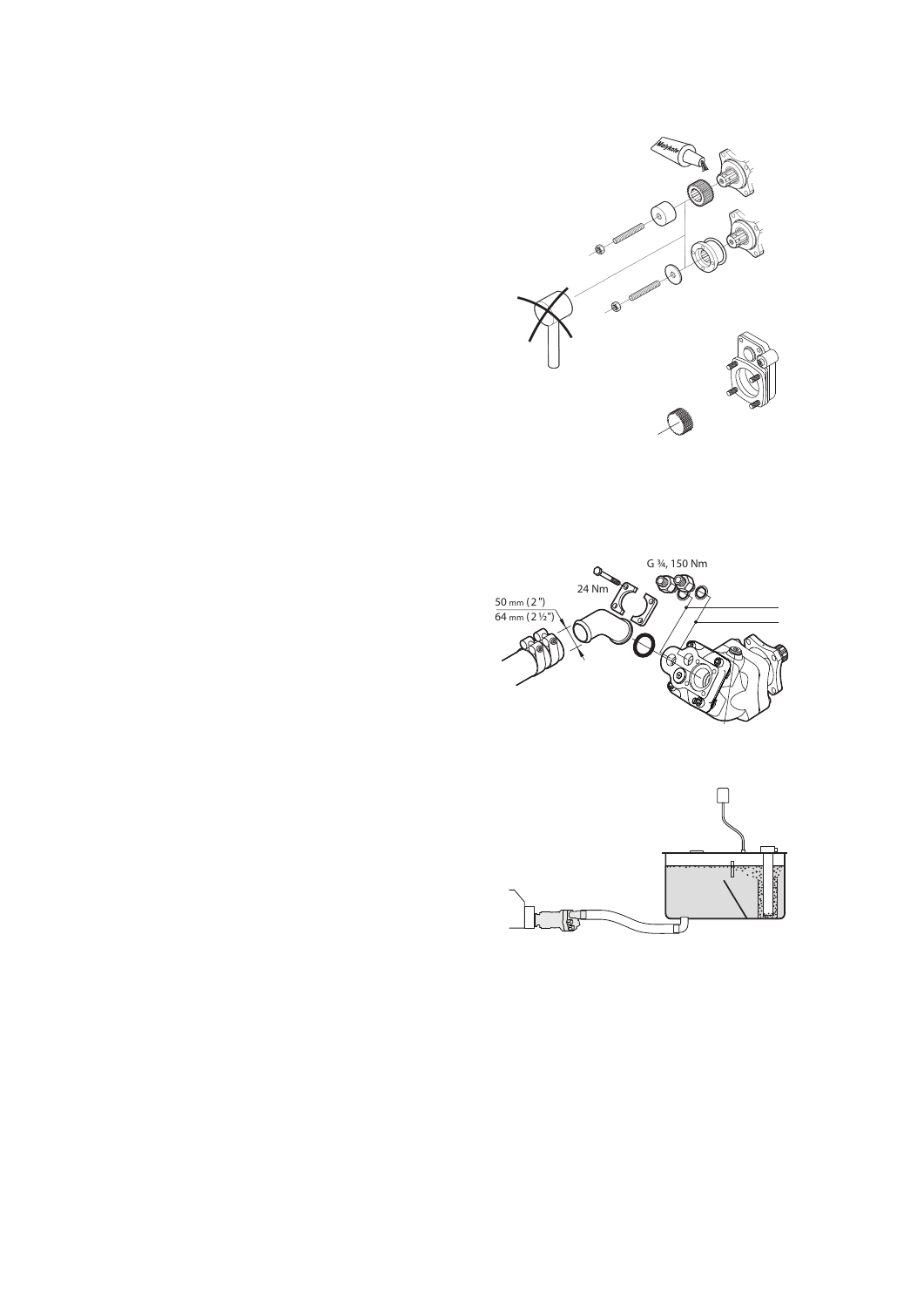## Rectifying a malfunctioning hydraulic system

| <b>Fault</b>                                                              | <b>Troubleshooting</b>                                                                                                                                                                                                                                                                              | <b>Cause</b>                                                                                                                                                                                                                                                                                                           | <b>Action</b>                                                                                                                                                                                                                                                                                                                             |  |
|---------------------------------------------------------------------------|-----------------------------------------------------------------------------------------------------------------------------------------------------------------------------------------------------------------------------------------------------------------------------------------------------|------------------------------------------------------------------------------------------------------------------------------------------------------------------------------------------------------------------------------------------------------------------------------------------------------------------------|-------------------------------------------------------------------------------------------------------------------------------------------------------------------------------------------------------------------------------------------------------------------------------------------------------------------------------------------|--|
| The equipment works<br>jerkily.                                           | Check whether the flow in the pressure<br>hose from the pump pulsates. Oil spots<br>on the pump and suction hose can<br>indicate an air leakage.<br>Check the oil level in the tank.<br>Check whether the oil foams.                                                                                | 1. Pump not vented after installation.<br>2. Airleakage on the suction hose or pump.<br>3. Oil level too low.<br>4. Not optimal designed tank for separa-<br>tion of air from the oil.<br>5. Oil tank with too small air venting area.                                                                                 | 1. Vent the pump.<br>2. Repair the air leakage.<br>3. Fill with oil.<br>4. Replace the return filter with an oil<br>pipe or tank with solid baffle plate.<br>5. Change to a tank with a greater air<br>venting area.                                                                                                                      |  |
| The equipment works<br>jerkily when starting and<br>at a high pump speed. | Check whether the pump cavitates.<br>This is noticeable through flow pulsa-<br>tions and noise from the pump stopping<br>when the speed is lowered.                                                                                                                                                 | 1. Too small diameter on the suction hose.<br>2. Crushing or restriction of the suction<br>hose.<br>3. Oil too thick.<br>4. Underpressure in the oil tank.                                                                                                                                                             | 1. Change to a suction hose with a<br>larger diameter.<br>2. Remove the restriction.<br>3. Change to an oil with a lower viscosity.<br>4. Change the air filter.                                                                                                                                                                          |  |
| The oil has an abnormally<br>high temperature.                            | Run the pump unloaded at working<br>speed and measure the counter pres-<br>sure. Connect a pressure gauge to the<br>pressure hose close to the pump. The<br>pressure must not exceed 2 MPa.<br>Check whether the pressure rises to<br>the correct value when a function is run<br>towards the stop. | 1. Too small a diameter or restriction in<br>the pressure or return hoses.<br>2. Clogged pressure or return filter.<br>3. Oil flow too great.<br>4. Pressure relief valve tripped at too low<br>a pressure.<br>5. Oil too thin.<br>6. Oil tank too small.<br>7. Oil level too low.<br>8. High continuous power output. | 1. Change to hoses with a larger diam-<br>eter; rectify the restriction.<br>2. Replace the filter.<br>3. Lower the speed or change to a<br>smaller pump.<br>4. Adjust the valve or replace if necessary.<br>5. Change to an oil with a higher viscosity.<br>6. Change to a larger oil tank.<br>7. Fill with oil.<br>8. Fit an oil cooler. |  |
| The equipment has a lack<br>of power.                                     | Check whether the pressure rises to<br>the correct value when a function is run<br>towards the stop.                                                                                                                                                                                                | 1. Pressure relief valve tripped at too low<br>a pressure.<br>2. Defective directional control valve.                                                                                                                                                                                                                  | 1. Adjust the valve or replace if necessary.<br>2. Replace the directional control valve.                                                                                                                                                                                                                                                 |  |
| The equipment runs<br>abnormally slowly when<br>loaded.                   | Connect a flow meter close to the<br>pump. Check the flow.<br>1. The correct flow is obtained when<br>loaded.<br>2. Abnormally low flow obtained when<br>loaded.                                                                                                                                    | 1. Pressure relief valve tripped at too<br>low a pressure.<br>2. Worn pump.                                                                                                                                                                                                                                            | 1. Adjust the valve or replace if necessary.<br>2. Replace the pump.                                                                                                                                                                                                                                                                      |  |
| Noise from the pump.                                                      | 1-5. Check whether the pump cavitates<br>This is indicated by the noise stop-<br>ping when the speed drops.<br>Check whether the noise propa-<br>gates in the hydraulic system.<br>Check whether the noise can be<br>6.<br>heard at all speeds.                                                     | 1. Too small diameter on the suction hose.<br>2. Crushing or restriction of the suction<br>hose.<br>3. Oil too thick.<br>4. Underpressure in the oil tank.<br>5. Worn pump.                                                                                                                                            | 1. Change to a suction hose with a<br>larger diameter.<br>2. Remove the restriction.<br>3. Change to an oil with a lower viscosity.<br>4. Change the air filter.<br>5. Replace the pump.                                                                                                                                                  |  |
| Oil leakage from the<br>pump.                                             | Localise the oil leakage.                                                                                                                                                                                                                                                                           | 1. Leakage from the suction connection.<br>2. Leakage from the shaft seal.<br>3. Leakage from the plugs/fittings.                                                                                                                                                                                                      | 1. Replace the O-rings and tighten the<br>hose clips.<br>2. Replace the shaft seals.<br>3. Replace the plugs/fittings and<br>tighten carefully (15 Nm).                                                                                                                                                                                   |  |
| The pump shakes (inter-<br>mediate shaft assembly).                       | Check whether the pump shakes,<br>despite the flow not pulsating, i.e. the<br>attachment does not jerk.                                                                                                                                                                                             | 1. Play on intermediate shaft.<br>2. Incorrect joint angle on intermediate<br>shaft.<br>3. Imbalance on intermediate shaft.<br>4. The universal joints are not in line with<br>each other.                                                                                                                             | 1. Replace the intermediate shaft.<br>2. Ensure that the spindle on the power<br>take off and pump shaft are parallel.<br>3. Rectify the intermediate shaft.<br>4. Loosen and turn the spline coupling<br>so that the universal joints are<br>aligned with each other.                                                                    |  |



If oil leakage has occurred via a damaged shaft seal, ensure that no hydraulic oil has entered the gearbox!

*<u>RSUNFAB</u>*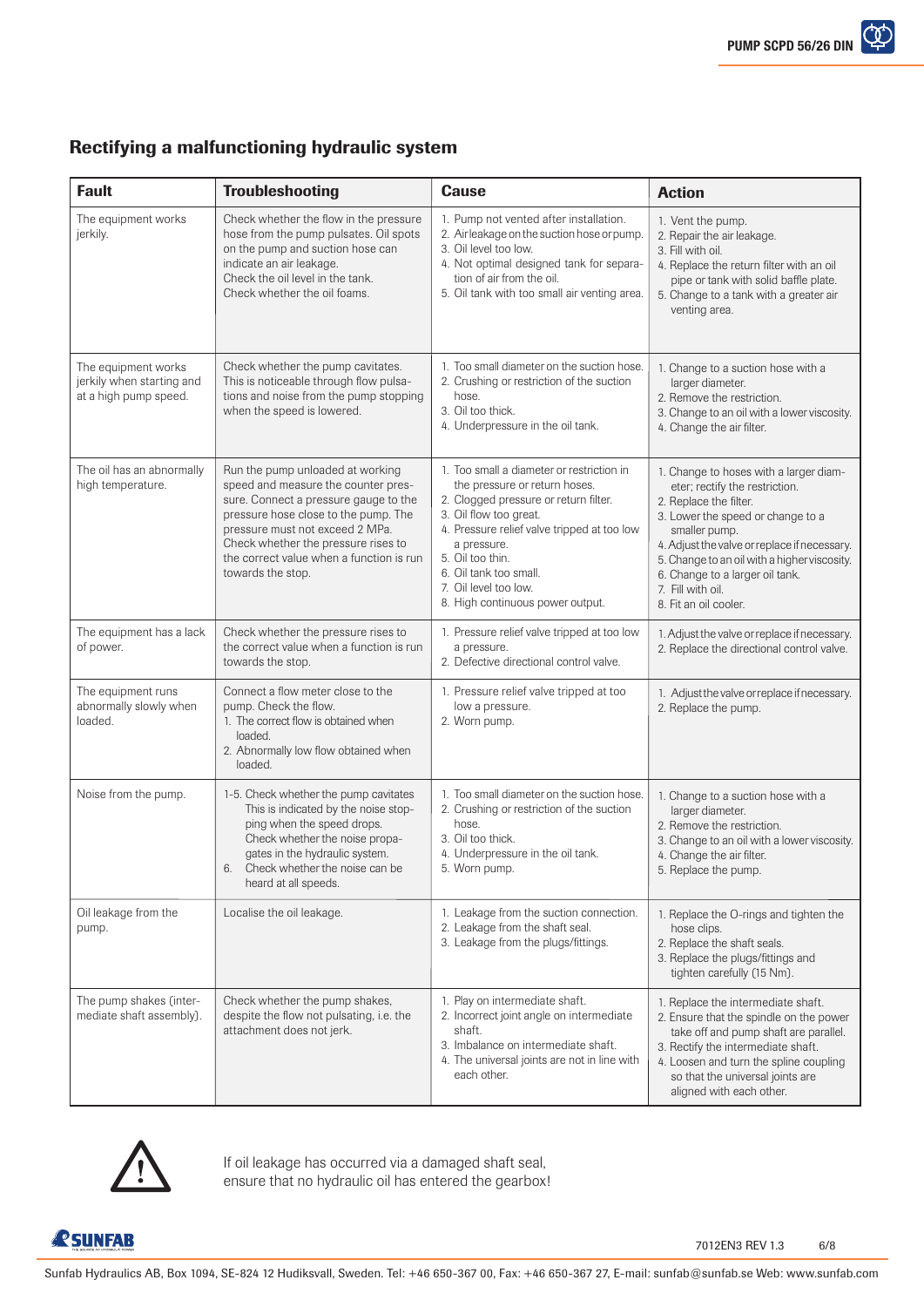## Technical data SCPD 56/26 DIN

## **Pump SCPD 56/26 DIN**

| Theoretical oil flow A+B                     |                       | rpm           | l/min                   |                         |                         |
|----------------------------------------------|-----------------------|---------------|-------------------------|-------------------------|-------------------------|
| at pump speed                                |                       | 600           | $33.5 + 15.5 = 49$      |                         |                         |
|                                              |                       | 1000          | $56.0 + 26.0 = 82$      |                         |                         |
|                                              |                       | 1200          | $67.0 + 31.0 = 98$      |                         |                         |
|                                              |                       | 1500          | $84.0 + 39.0 = 123$     |                         |                         |
|                                              |                       | 1800          | $100.5 + 46.5 = 147$    |                         |                         |
| Displacement A+B                             | cm <sup>3</sup> /rev  | $56.0 + 26.0$ |                         |                         |                         |
| Max pump speed                               | rpm                   | 1850          |                         |                         |                         |
| Max working pressure                         | bar                   | 400           |                         |                         |                         |
| Weight                                       | kg                    | 18            |                         |                         |                         |
| Tare-weight torque without valve             | Nm                    | 21            |                         |                         |                         |
| Theoretical power at pressure and pump speed |                       | rpm           | 200 Bar                 | 300 Bar                 | 400 Bar                 |
|                                              |                       | 600           | $11.2 + 5.2 = 16.4$ kW  | $16.8 + 7.8 = 24.6$ kW  | $22.4 + 10.4 = 32.8$ kW |
|                                              |                       | 1200          | $22.4 + 10.4 = 32.8$ kW | $33.6 + 15.6 = 49.2$ kW | $44.8 + 20.8 = 65.6$ kW |
|                                              |                       | 1800          | $33.6 + 15.6 = 49.2$ kW | $50.4 + 23.4 = 73.8$ kW | $67.2 + 31.2 = 98.4$ kW |
| Nominal torque on pump shaft                 |                       |               | 200 Bar                 | 300 Bar                 | 400 Bar                 |
| at different pressures                       |                       |               | $178 + 83 = 261$ Nm     | $267 + 124 = 391$ Nm    | $356 + 165 = 521$ Nm    |
| Direction of rotation                        | Left (L) or Right (R) |               |                         |                         |                         |